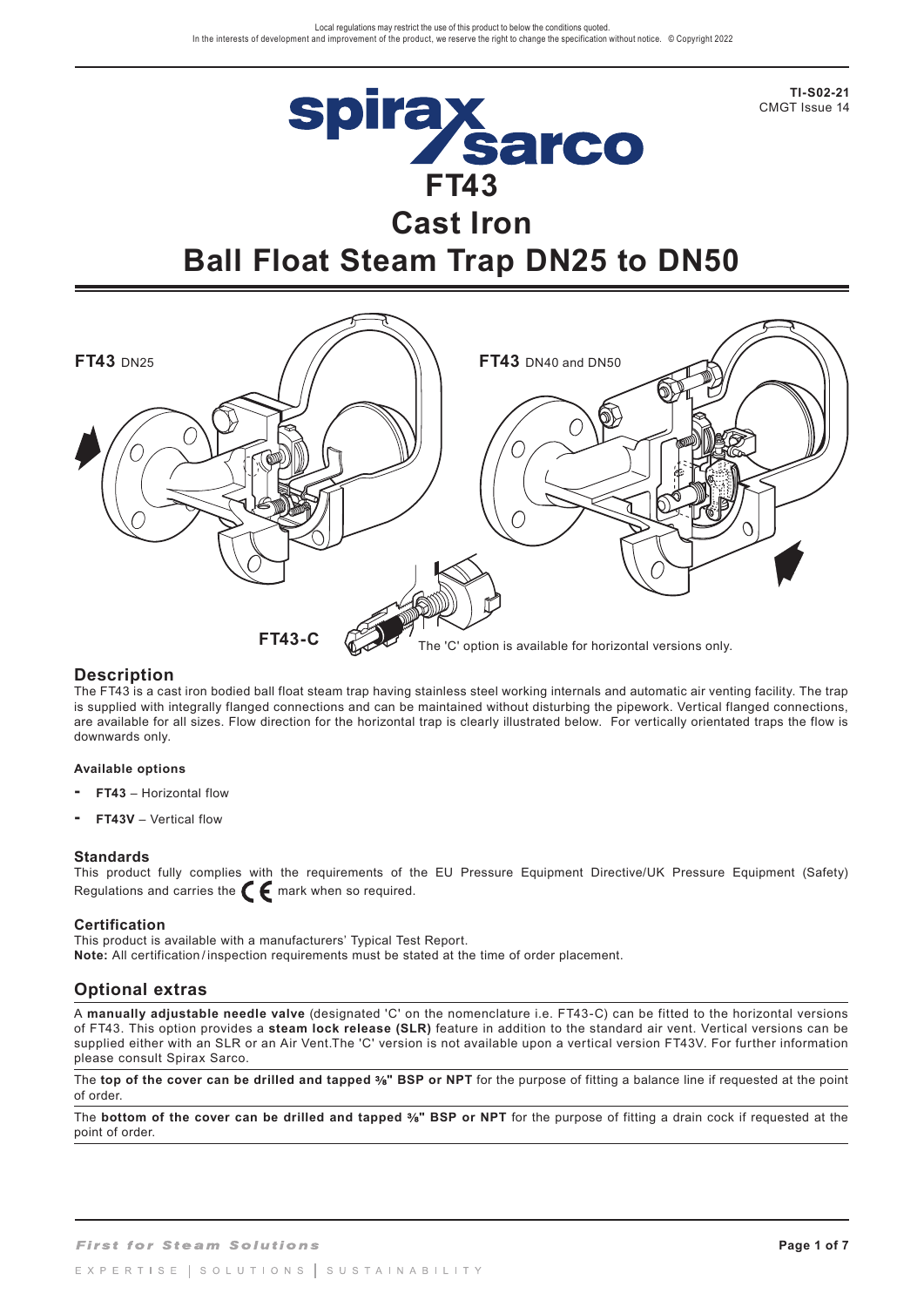## **Sizes and pipe connections**

DN25, DN40 and DN50

**Note:** Flow direction, for FT43 horizontal orientated traps, when facing the body:

- DN25 is left to right (L-R). (R-L versions are available for DN25 FT43TV PN16 only)
- DN40 and DN50 is right to left (R-L). Flow direction, for FT43V vertically orientated traps is downwards only.

Only the one size, DN25, is available with JIS/KS flange connections with flow vertically downward FT43V.

**Standard flanges** are EN 1092 PN16 with face-to-face dimensions in accordance with EN 26554 (Series 1).

**On request** - ASME B 16.1 Class 125 and JIS/KS 10 flanges are also available.

**Note:** ASME flanges are supplied with tapped holes to receive flange bolts. JIS/KS flanges will be supplied drilled as normal with plain bolts holes.

## **Pressure/temperature limits**



The product **must not** be used in this region.

- **A B** Flanged EN 1092 PN16.
- **A C** Flanged ASME 125.
- **A D** Flanged JIS/KS 10

|            | Body design conditions                                                                                                                    |                     | <b>PN16</b>         |
|------------|-------------------------------------------------------------------------------------------------------------------------------------------|---------------------|---------------------|
| <b>PMA</b> | Maximum allowable pressure                                                                                                                |                     | 16 bar g @ 120 °C   |
| TMA        | Maximum allowable temperature                                                                                                             |                     | 220 °C @ 12.1 bar g |
|            | Minimum allowable temperature                                                                                                             |                     | 0 °C                |
| <b>PMO</b> | Maximum operating pressure for saturated steam service<br>Note: The DN40 and DN50 traps are limited to a PMO equal to PMX                 |                     | 13 bar g @ 195 °C   |
| TMO        | Maximum operating temperature                                                                                                             | 220 °C @ 12.1 bar g |                     |
|            | Minimum operating temperature<br><b>Note:</b> For lower operating temperatures consult Spirax Sarco                                       |                     | 0 °C                |
|            |                                                                                                                                           | FT43-4.5            | 4.5 <sub>bar</sub>  |
|            | ΔPMX Maximum differential pressure                                                                                                        | FT43-10             | 10 bar              |
|            |                                                                                                                                           | FT43-14             | 13 bar              |
|            | Designed for a maximum cold hydraulic test pressure of:<br><b>Note:</b> With internals fitted, test pressure must not exceed $\Delta$ PMX |                     | 24 bar g            |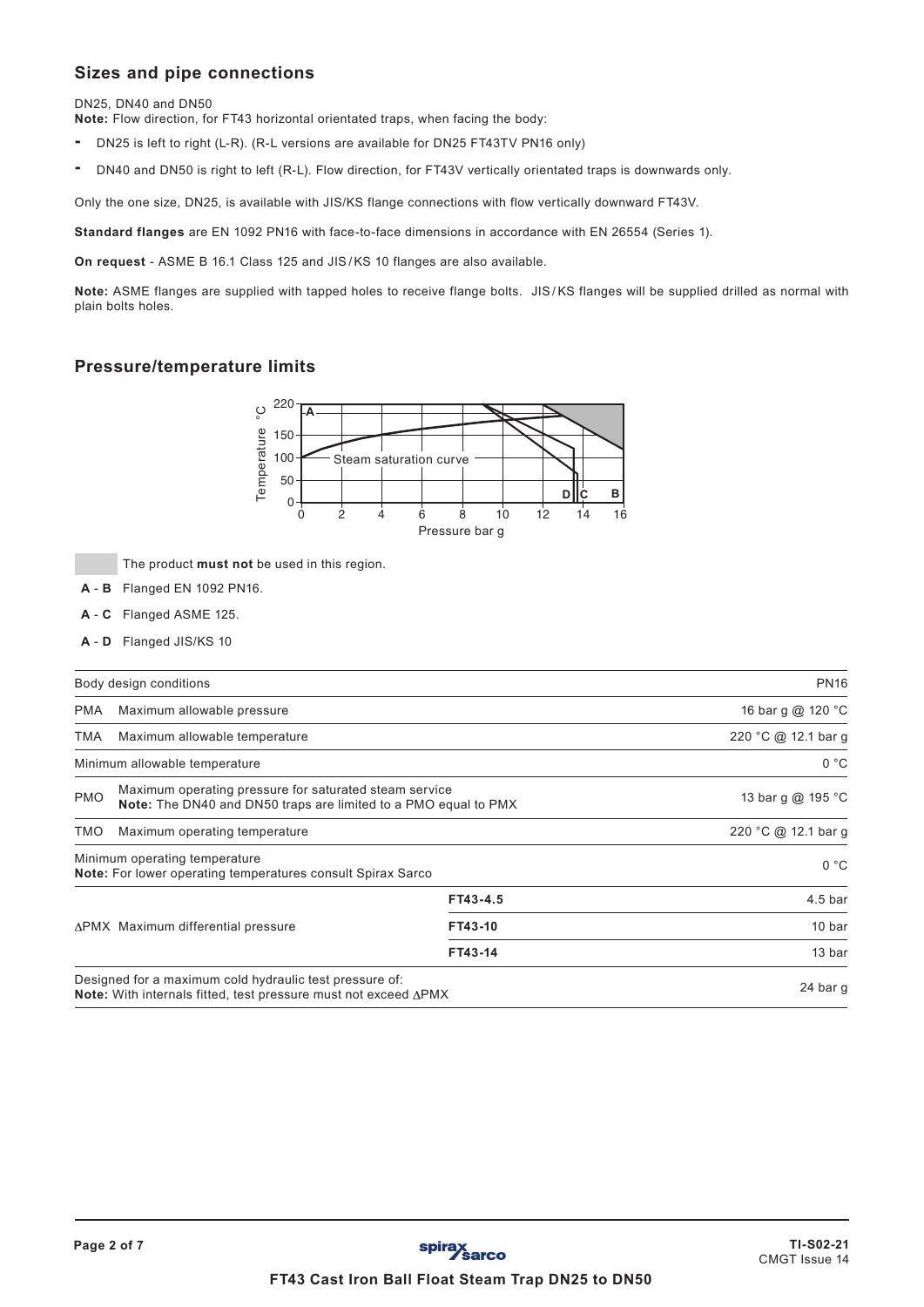## **Materials**



| No.          | Part                                       |             | <b>Material</b>                |                       |
|--------------|--------------------------------------------|-------------|--------------------------------|-----------------------|
| 1            | Body                                       |             | Cast iron                      | EN-JL 1040            |
|              | Cover bolts                                | <b>DN25</b> | Steel                          | BS 3692 Gr. 8.8       |
| $\mathbf{2}$ | Cover stud                                 |             | <b>Steel</b>                   | <b>BS 4882 - B7M</b>  |
|              | Cover nuts                                 |             | <b>Steel</b>                   | BS 3692 Gr. 8.8       |
| 3            | Cover gasket                               |             | Reinforced exfoliated graphite |                       |
| 4            | Cover                                      |             | Cast iron                      | EN-JL 1040            |
| 5            | Valve seat                                 | <b>DN25</b> | Stainless steel                | BS 970 431 S29        |
|              | Main valve assembly with erosion deflector | DN40, DN50  | Stainless steel                | <b>BS 3146 Part 2</b> |
|              |                                            |             |                                | Anc <sub>2</sub>      |
|              | Valve seat gasket                          | <b>DN25</b> | Stainless steel                | BS 1449 304 S11       |
| 6            | Main valve assembly gasket                 | DN40, DN50  | Reinforced exfoliated graphite |                       |
|              | Pivot frame assembly bolts                 | <b>DN25</b> | Stainless steel                | BS 4183 18/8          |
| 7            | Main valve assembly bolts                  | <b>DN40</b> |                                | BS 970 304 S16        |
|              | Studs and nuts                             | <b>DN50</b> |                                | BS 6105 A4.80         |
| 8            | <b>Ball float and lever</b>                | <b>DN25</b> | Stainless steel                | BS 1449 304 S16       |
|              | <b>Ball float</b>                          | DN40, DN50  | Stainless steel                | BS 1449 304 S16       |
| 9            | Support frame                              |             | Stainless steel                | BS 1449 304 S16       |

# **Materials continued on next page**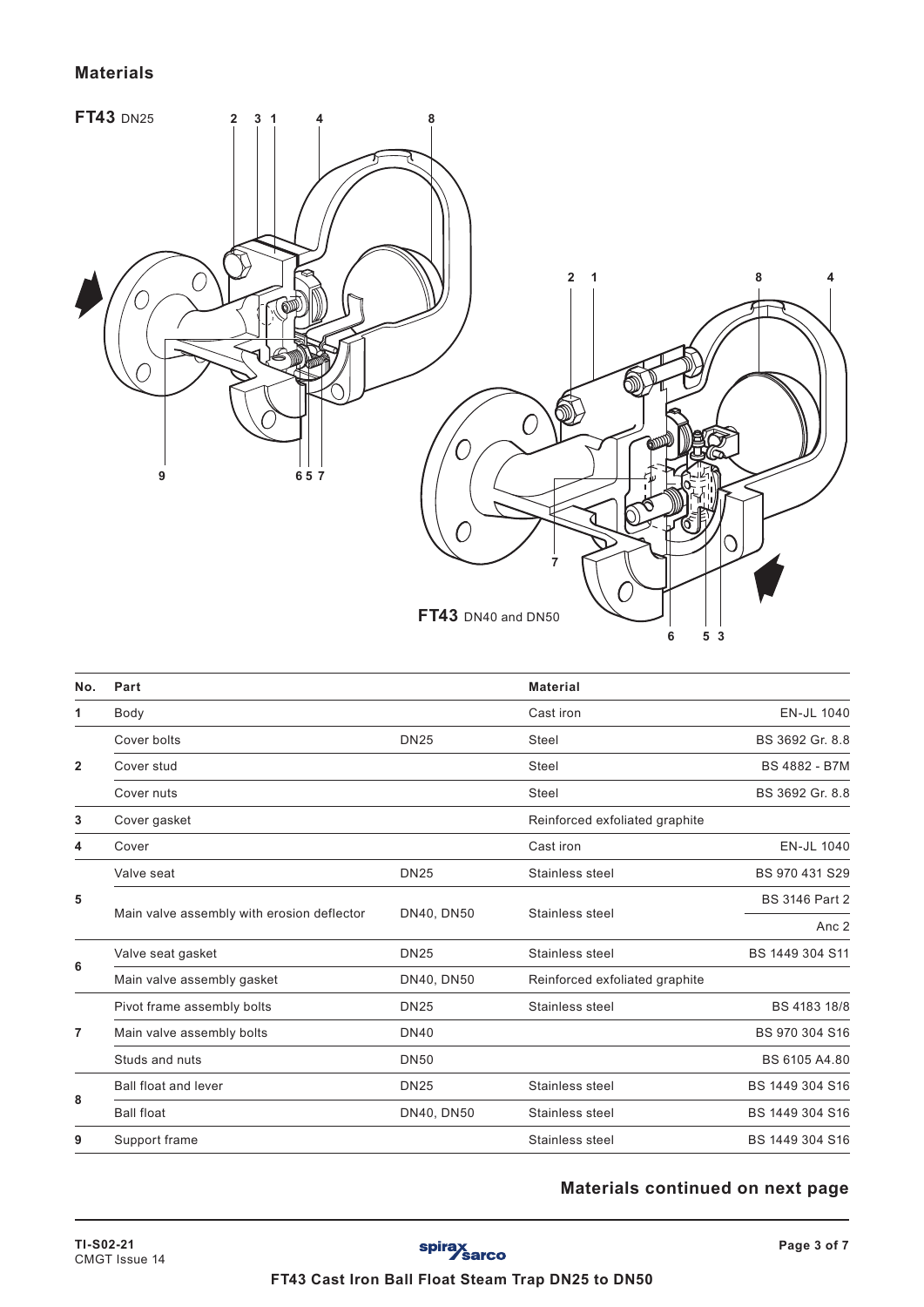## **Materials (continued)**



| No. | Part                 |            | <b>Material</b> |                    |
|-----|----------------------|------------|-----------------|--------------------|
| 10  | Pivot frame          |            | Stainless steel | BS 1449 304 S16    |
| 11  | Pivot pin            |            | Stainless steel |                    |
| 12  | Erosion deflector    |            | Stainless steel | BS 970 431 S29     |
| 17  | Air vent assembly    |            | Stainless steel |                    |
| 18  | Air vent seat gasket |            | Stainless steel | BS 1449 409 S19    |
| 19  | SLR assembly         |            | Stainless steel | BS 970 303 S21     |
| 20  | SLR gasket           |            | Mild steel      | <b>BS 1449 CS4</b> |
| 21  | <b>SLR</b> seal      |            | Graphite        |                    |
| 26  | Inlet plate          | DN40, DN50 | Stainless steel | BS 1449 304 S15    |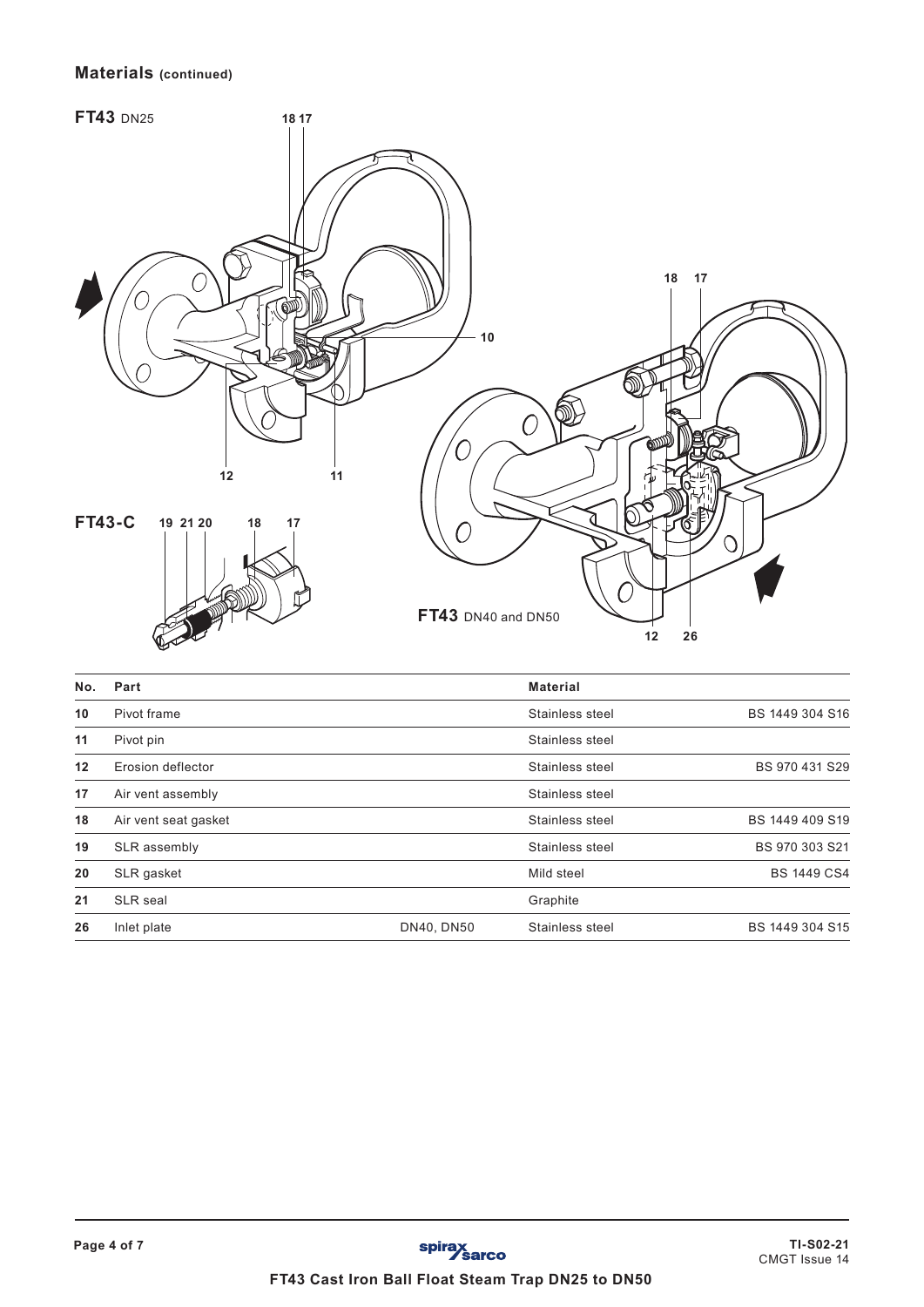## **Capacities**



**Additional cold water capacities from the thermostatic air vent under start-up conditions** Capacities shown above are based on condensate at saturation temperature. Under start-up conditions when the condensate is cold the internal thermostatic air vent will be open and provides additional capacity to the main valve. The following table gives the minimum

| $\Delta$ P (bar)    | 0.5                                           |     |     |      | 4.5 |     | 10  | 14   |
|---------------------|-----------------------------------------------|-----|-----|------|-----|-----|-----|------|
|                     | Minimum additional cold water capacity (kg/h) |     |     |      |     |     |     |      |
| DN25, DN40 and DN50 | 460                                           | 680 | 900 | 1080 | 300 | 600 | 980 | 2050 |

additional cold water capacities from the air vent.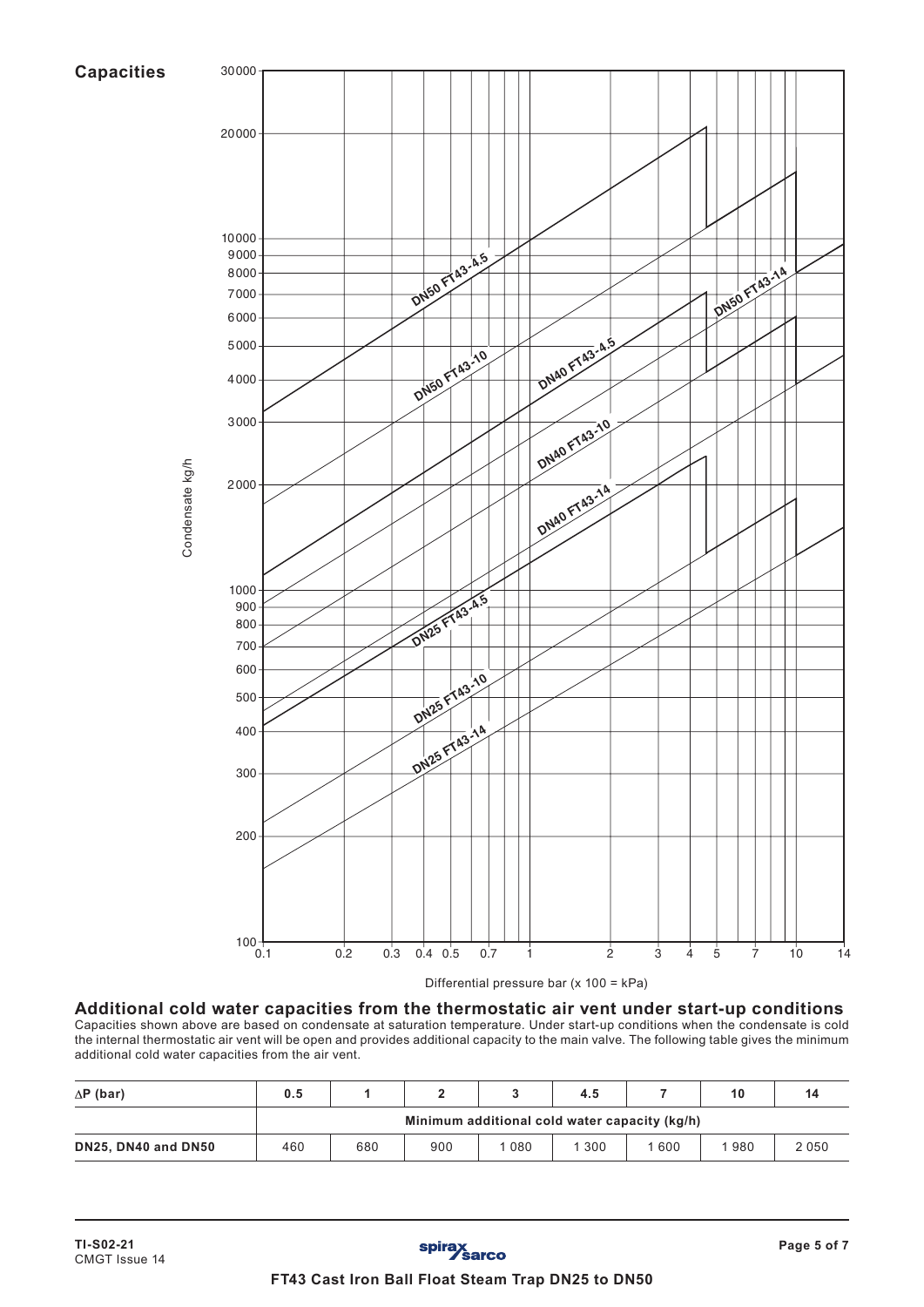## **Dimensions / weights (approximate) in mm and kg**

**FT43** DN40 and DN50 shown



|             | $A^*$                           |                 |     |     |     |     |     |        |
|-------------|---------------------------------|-----------------|-----|-----|-----|-----|-----|--------|
| <b>Size</b> | <b>PN16</b><br><b>JIS/KS 10</b> | <b>ASME 125</b> | в   | C   | D   | Е   | F   | Weight |
| <b>DN25</b> | 160                             | 148             | 110 | 80  | 245 | 160 | 215 | 8.3    |
| <b>DN40</b> | 230                             | 221             | 128 | 110 | 330 | 200 | 200 | 21.5   |
| <b>DN50</b> | 230                             | 220             | 140 | 126 | 340 | 200 | 225 | 30.5   |

**\*** The **face-to-face dimensions** for the PN16 are in accordance with ISO 6554; for other flange variants, please contact Spirax Sarco.

#### **Safety information, installation and maintenance**

For full details see the Installation and Maintenance Instructions (IM-S02-30) supplied with the product.

#### **Installation note:**

The FT43 must be installed with the direction of flow as indicated on the body, and with the float arm in a horizontal plane so that it rises and falls vertically.

#### **Disposal**

This product is recyclable. No ecological hazard is anticipated with the disposal of this product providing due care is taken.

#### **How to order**

**Example:** 1 off Spirax Sarco DN25 FT43-4.5 ball float steam trap, flanged to EN 1092 PN16 with cast iron body and cover with thermostatic air vent.